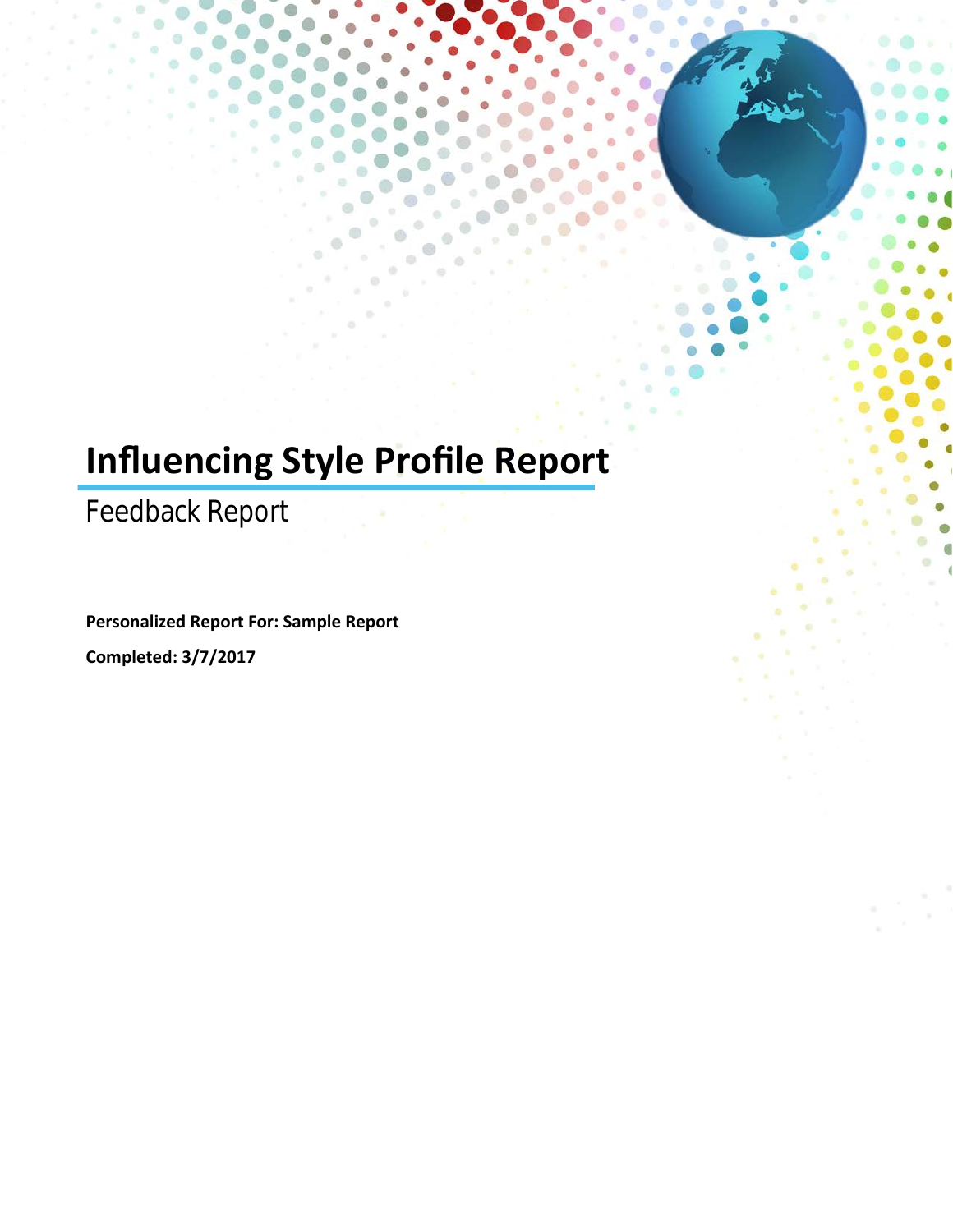# **Table Of Contents**

This report contains information about your results and about influencing styles, in general. The contents list, below, indicates what is in each section:

### **Introduction**

**The Style Clock Model**

**Your Results**

**Introduction to the Four Influencing Styles**

- **Visioner**
- **Orchestrator**
- **Regulator**
- **Harmonizer**

**Interpreting Your Results**

**The Nature of Influencing**

- **Types of Influencing Style**
- **"Push" and "Pull" Styles of Influencing**
- **Your Individual Score**
- **Developing Your Influencing Skills**
- **Behavioral Dimensions**
- **Influencing Types Summary**
- **Develop My Personal Plan**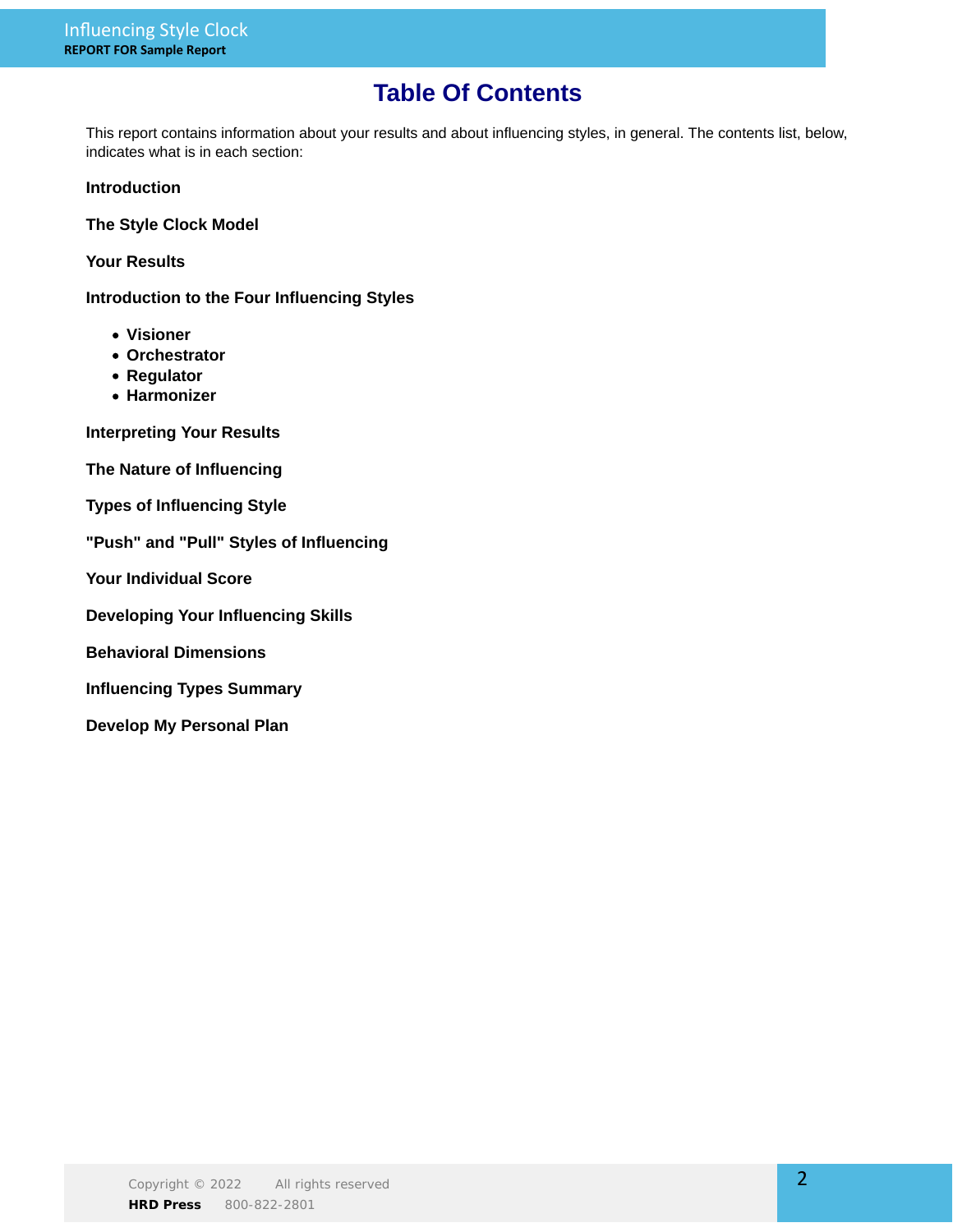# **INTRODUCTION**

We influence others every day of our lives, whether it is intentional or not. Every conversation we have, every interaction with another person, is an influencing opportunity. This could be as simple as asking directions from a stranger in the street, or as complicated as being interviewed for a new job. Sometimes influence is exerted in seconds; in other situations it can be exerted over many hours.

Influencing, like every other skill, can be learned. Many people are intuitively good influencers; they can influence or change the thinking of other people. Changes in thinking can result in a change in behavior, which in turn can change attitudes. Fundamental changes in attitude usually mean that an individual will behave in a new way in the future without needing to be influenced again; in other words, they have influenced themselves to accept this permanent change.

Lessons from history demonstrate quite clearly that the ability to influence others is a key to leadership. Observing famous leaders such as Winston Churchill, Martin Luther King, Gandhi, and more recently Margaret Thatcher or Aung San Suukyi, demonstrates that there are a range of dramatically different and demonstrable influencing styles. But these styles are just as visible in our day-to-day interactions with ordinary people if we look carefully.

For example, in our day-to-day lives we are influenced by the media. Every item we purchase is in some ways the result of an influencing strategy. Influencing, or the ability to impact on the thinking and actions of others, is a big part of our lives.

Influencing is effective when it is collaboratively achieved, without recourse to direct manipulation or authority.

This definition suggests two direct outcomes must occur for influence to be positive:

- 1. Two or more parties need to collaborate in some way, or share and understand each other.
- 2. One party should not seek to gain an "upper hand" or exert influence by manipulation or the use of force in any way.

The word "manipulation" is a key one here, as is the word "collaboratively". Influence can be seen to be manipulative, as is the use of force or authority. These are both examples of negative influence that usually only act to make the other person feel slighted or resentful. However, positive influence can be exerted through leadership, inspiration, motivation, and management. This is done by understanding and appreciating peoples' needs and concerns, by clarifying what people are saying, and by building relationships.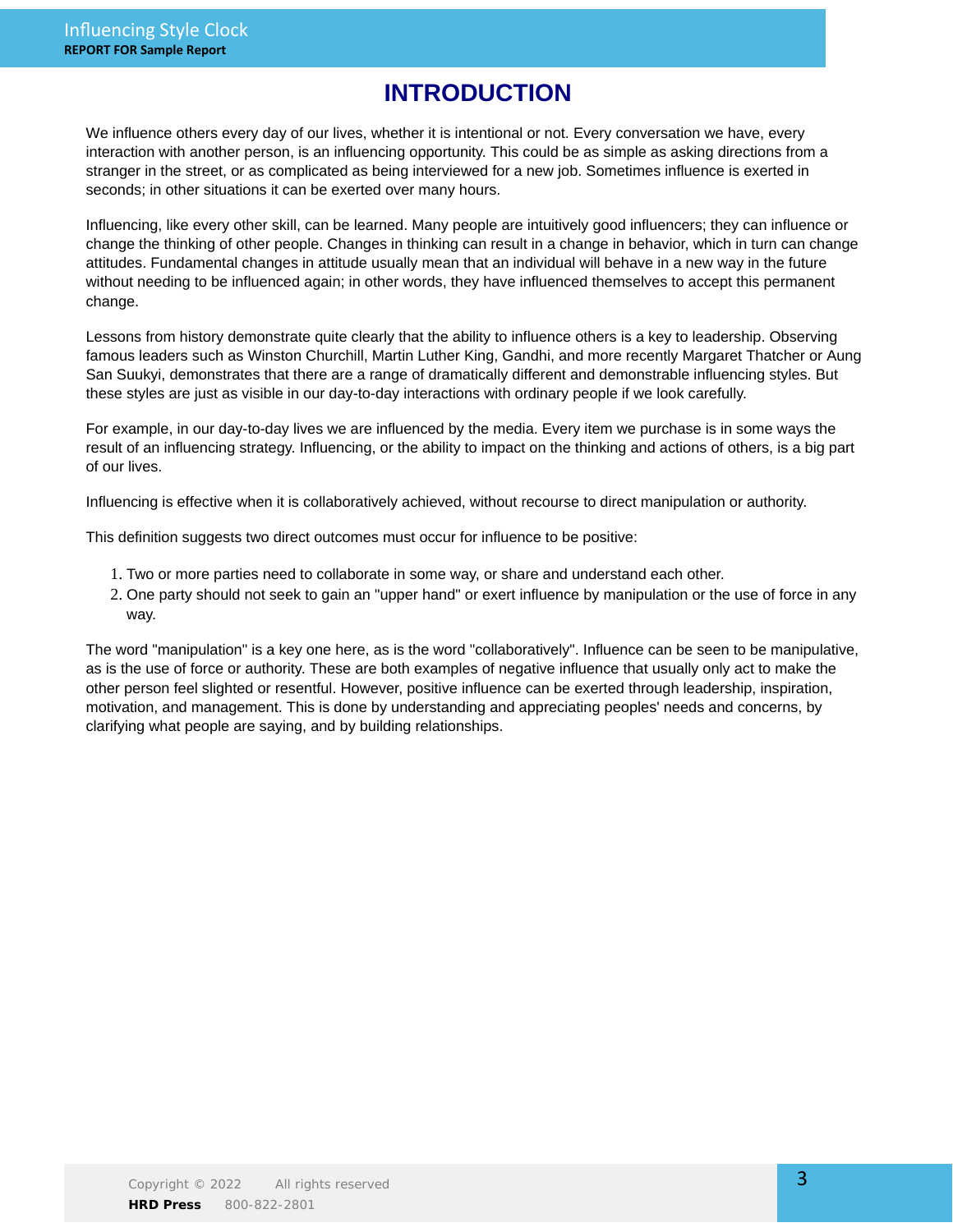### **Introduction to the Four Influencing Styles**

To reflect the seemingly rapid pace at which we all seem to be living, we have used a clock face to represent the four types of Influencing Styles. This reminds us that, just as the hands of the clock sweep past one number at a time, we may also only have one chance to positively influence that person. Remember the rule of first impressions--you don't get a second chance! The clock face is also a convenient construct, using the sectors of the clock to indicate the primary style of the individual (the darkest quadrant) and the likely secondary style (the 2nd darkest quadrant).

The key to relationship building is communication, and the key to effective communication is the ability to "walk in someone else's shoes"; to display empathy. To demonstrate your ability to empathize with someone you have to respond in a manner which matches the other person's view of the world. As Steven Covey says, you must learn to move out of your own "autobiography".

Responding with empathy will allow you to influence others in a positive manner, and to achieve mutually agreeable outcomes. As the exercise highlights, some people can influence you--they hit the right buttons, they are on the same wavelength, they understand you. On the other hand, others may simply aggravate you, annoy you, or even make you angry.

We are often told that we should treat others as we expect to be treated ourselves. In terms of influencing, this would mean that we would have to assume that every individual likes to be influenced in the same way that we do. This is clearly not true. For example, we personally may like a fast-paced, decisive, and fact-based influencing style. However, while this is comfortable for us, another person might like a slow-paced, conceptual conversation that explores general possibilities and allows time for a decision at some point in the future.

Recognizing these differences in our day-to-day relationships with other people is the key to successfully influencing others. This means that we have to think about:

- -- Our own style and influence bias
- -- The likely preferred style and influence bias of others

While our own style should be easily discoverable, the hard task is to identify the preferred style of others.

Understanding the differences of the styles allows us the opportunity to adjust our style to better meet the needs of others, and achieve a better collaborative result. Shorthand labels for identifying styles are often convenient. In the notes that follow, we will use the following labels:

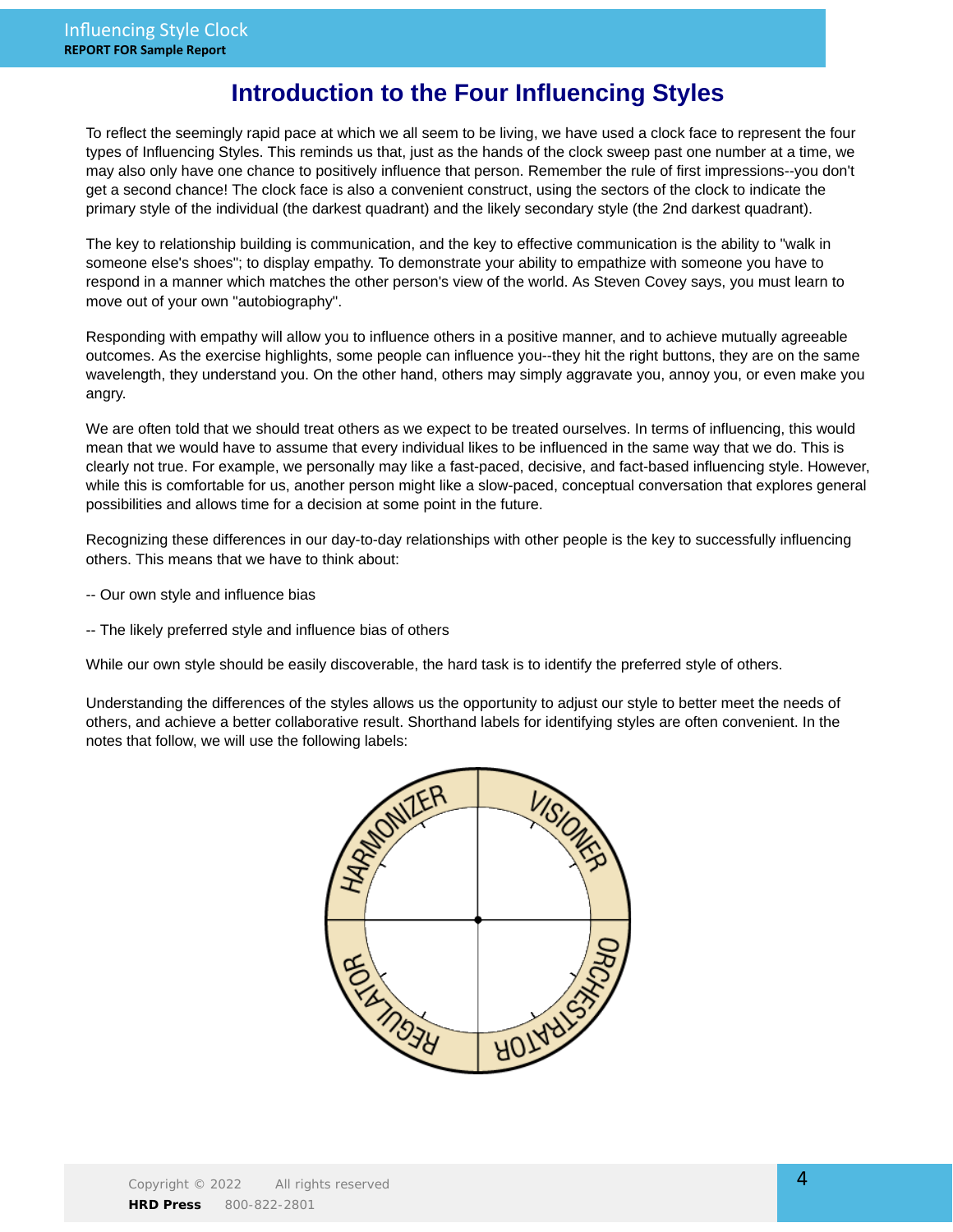# **The Style Model Clock**

### **Introduction**

As with any model or framework which examines aspects of personality, the style clock should be viewed as descriptive and not prescriptive--beware the dangers of stereotyping which can occur when models are used as "catchall" badges which limit rather than broaden our understanding of others.

### **The Model:**

Most psychometric or psychological instruments tend to construct simple categories that describe human behavior. The ones that occur most often are categories such as extroversion, creativity, judgment, flexibility, reflection, perception, feeling, etc. Once one or more of these categories are selected and defined in basic terms, a scale is typically created, along which the behavioral extremes can be described. With a carefully constructed questionnaire, a range of output charts or graphs can then be produced to represent a particular person's answers about themselves according to these categories.

Although the above approach has its limitations and shortfalls in terms of completeness, the methodology is now widely adopted and has a reasonable level of credibility as a means to measure relative differences between people. The "Style Clock" uses a similar methodology to construct its model of influencing.

This "Style Clock" is essentially built around two constructs. We have restricted the model to only two scales, because we believe that the way in which people influence one another is substantially achieved by deploying these two behaviors in varying degrees.

The first of these behaviors is how outgoing or active people are. In our model, outgoing and active describes the extent to which people are prepared to push their own views openly at one end of the scale, versus preferring to listen and more passively reflect in most conversations.

The second influence scale is built around how people generate ideas and options. At one end of the scale is freewheeling, creative, and lateral, while at the other end is practical experience and ordered logical ways.

### **This creates the following grid:**

| FREE-WHEELING/CONCEPTUAL IDEAS |                            |
|--------------------------------|----------------------------|
|                                |                            |
|                                | <b>OUTGOING AND ACTIVE</b> |
| RESERVED AND PASSIVE           |                            |
| DOAGTIOAL EVOEDIENGE           |                            |

PRACTICAL EXPERIENCE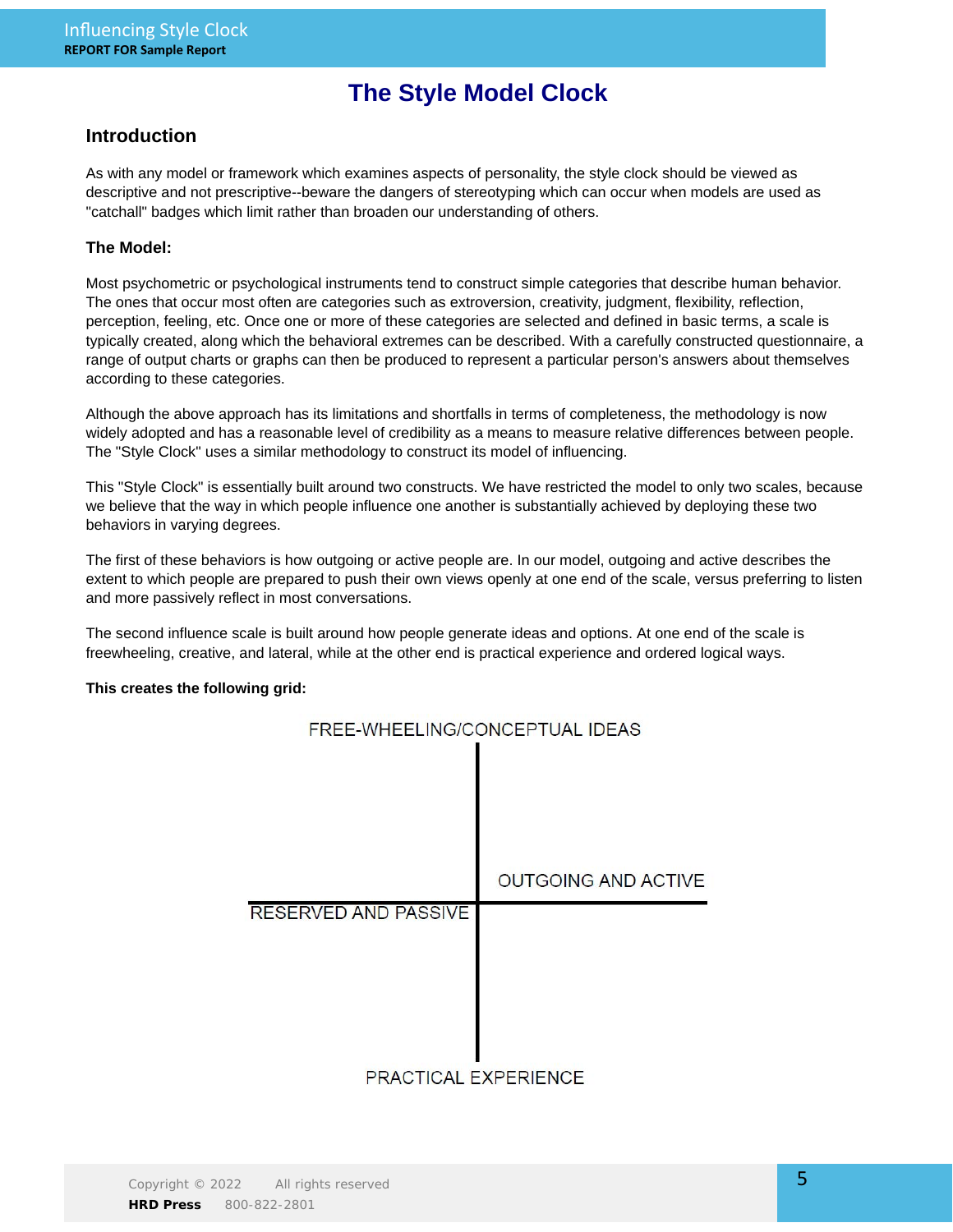# **INFLUENCING GRID PROFILE FOR Sample Report**

**Your score(s) for the four quadrants of the Influencing Style Grid are as follows:**



Your dominant influence style is **Regulator**.

As the above Style Clock indicates, people's preferred influencing styles may fit into more than just one quadrant, and may not be at the extreme ends of the scale. However, the Style Clock does provide a basis upon which we can plot our own preferred influence styles in terms of how we are likely to influence others.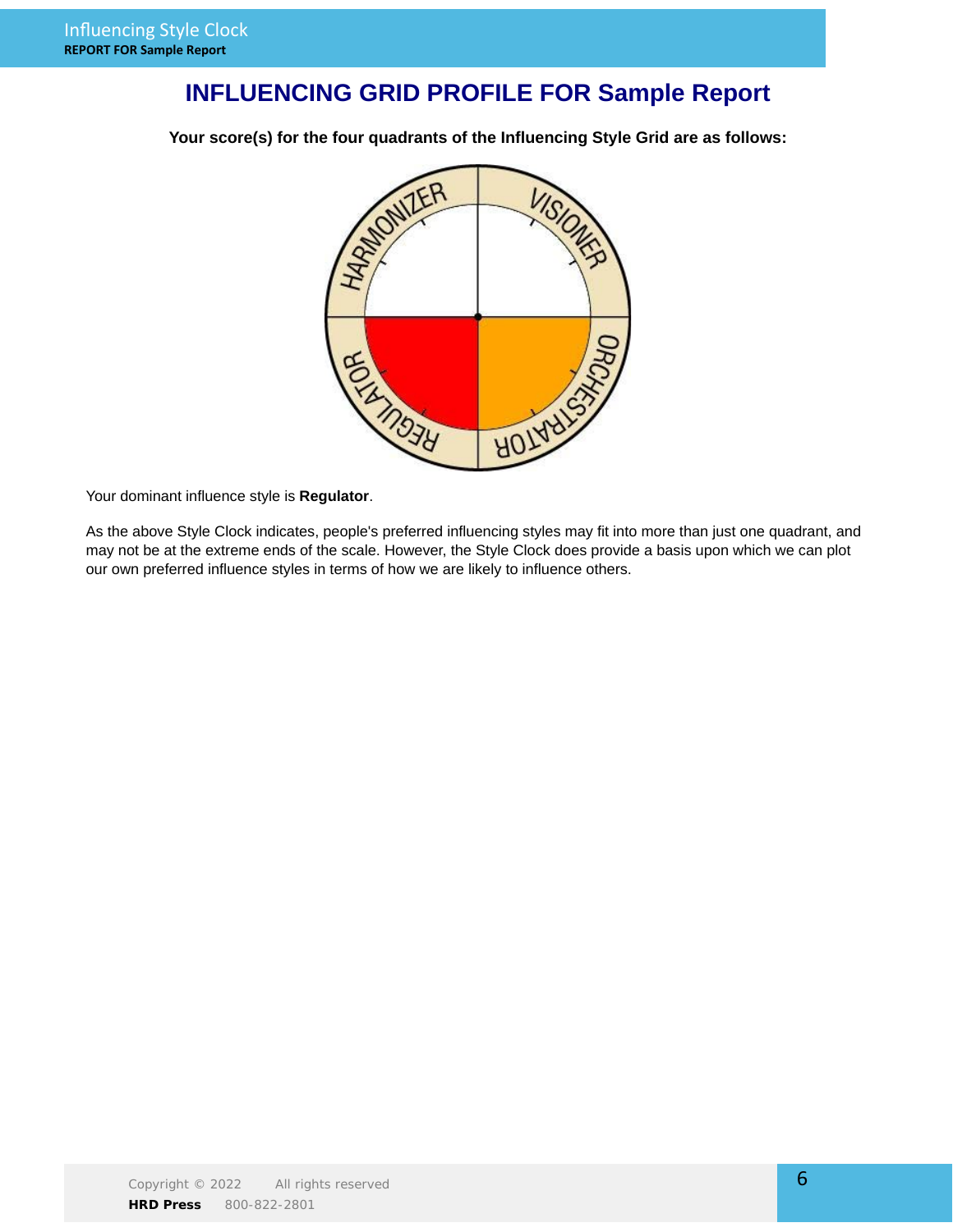## **THE FOUR INFLUENCING STYLES**



Score  $= 22$  out of  $40$ 

A high score (30 - 40) indicates that this is the style you will most probably use in your interactions with others. As a strong Visioner, your strengths may be seen as the person who brings ideas and energy to the discussion; a drawback would be a tendency to be viewed as a social butterfly, flitting from issue to issue without considering anything in real depth. Under stress, the Visioner will exhibit "prima donna" behaviors and use emotive language, but it will soon blow over.

A low score (20 - 30) indicates that you will use the Visioner approach, but in conjunction with traits from the other styles. Your strengths will still be viewed as the ability to generate ideas and give alternative viewpoints to routine and often mundane issues, but your creative characteristics will be tempered with either your personal beliefs or a practical "nuts and bolts" approach.

Visioners must remember the three key rules: listen, listen, and listen. Do not let the enthusiasm for your own ideas block out the views of others. By slowing down your conversation and giving time to the other person to respond, your ability to influence that person will be enhanced. Remember, the difference between being viewed as enthusiastic and an overpowering "airhead" is the fine line the Visioner walks.

Watch your time management--Visioners are not noted for their ability to be on time for meetings and appointments. Don't rush into conversations without getting the feel for the other person or person's style. Try not to use over emotive language--"I have the most brilliant idea which will just knock your socks off!" As with all of the styles you will have to control the "level of volume" for the person you are trying to influence.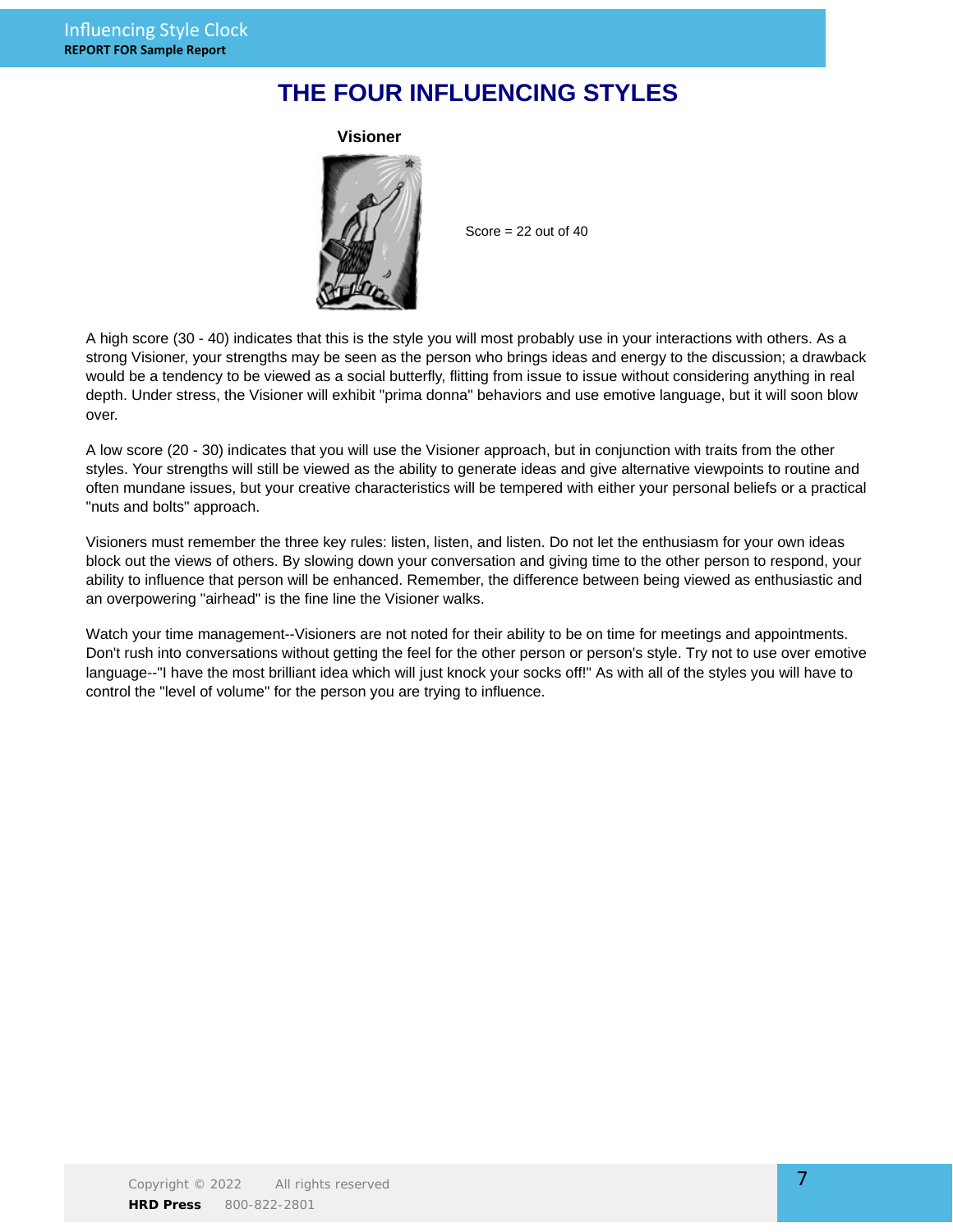### **Orchestrator**



Score  $= 24$  out of  $40$ 

A high score (30 - 40) indicates that this is the style you will most probably use in your interactions with others. As a strong Orchestrator, your strengths may be viewed as the ability to get on with things while others dither around with details. Some people will be attracted by your decisiveness when it comes to making decisions. If used excessively, particularly when you want to get things happening, your style may come across to others as pushy and even domineering, and could get them off your side.

A low score (20 - 30) indicates that you will use the Orchestrator style, but in conjunction with traits from the other styles. At times you may be reflective, particularly when considering new ideas, but when you have decided you will move into action mode. At times you may also pull back from your action orientation and focus on the details of the project you are involved in.

As with other outgoing styles, Orchestrators need to listen actively to others. A criticism of Orchestrators is often that "They hear what you say but don't listen to a word!" Strong Orchestrators may give the impression that they talk at people, not to them. You can balance this by asking others for their comments, or putting your ideas forward as suggestions for discussion and not as a "fait accompli".

Orchestrators can decrease their effectiveness by not listening to, ignoring, or giving lip service to the input of others. When others are talking, give them as much positive eye contact as possible and don't look at your watch (even at an angle!) Try not to interrupt, and don't finish off other people's sentences for them. Before you declare your expectations and charge into action, make sure you have slowed down a little to reflect upon whether you have gathered enough information. This just might help you to avoid a few "brick walls" that didn't need to be knocked down!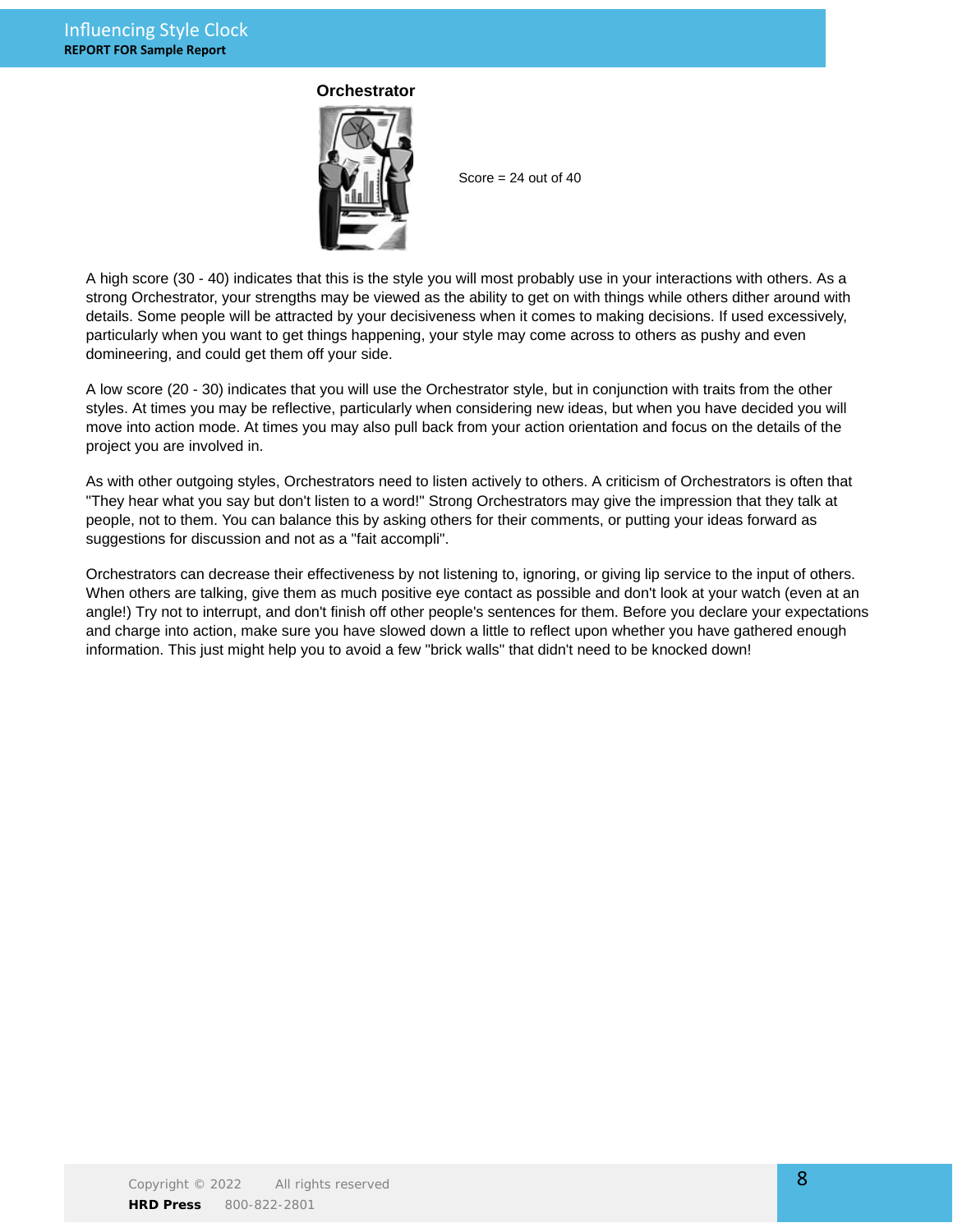

A high score (30 - 40) indicates that this is the style you will most probably use in your interactions with others. As a strong Regulator, you will be seen as a person who can be relied on to meet deadlines and who will not overlook the details. Many will value your ability not to be distracted easily from the task at hand, and to focus on what is most important. At times those strengths will be viewed by some as being "over fussy" or pedantic, particularly when people are pressuring you for action. Your high standards and need for perfection may frustrate others, as will your lack of enthusiasm for change which is not supported by measurable benefits and detailed plans.

A low score (20 - 30) indicates that you will use the Regulator approach, but in conjunction with other styles. At times you may become focused on getting a task right and making sure all the details are considered properly before moving on. Others may see this as stubborn and even truculent behavior.

When interacting with people who are enthusiastic about ideas or future opportunities, resist the temptation to ask for detailed information about the plans--instead share their enthusiasm. When dealing with people who are anxious to get on with things, try not to appear as the cynic with 1001 questions or as lacking in confidence because you tend to be so careful. Match your need for detail with their need for action.

You may have a strong need for rules and structures--remember, at times there may be issues which transcend these rules--but try not to be inflexible in these situations. Your drive for perfection may spill over into your attitude towards others. Keep in mind that your personal standards may not be everybody's.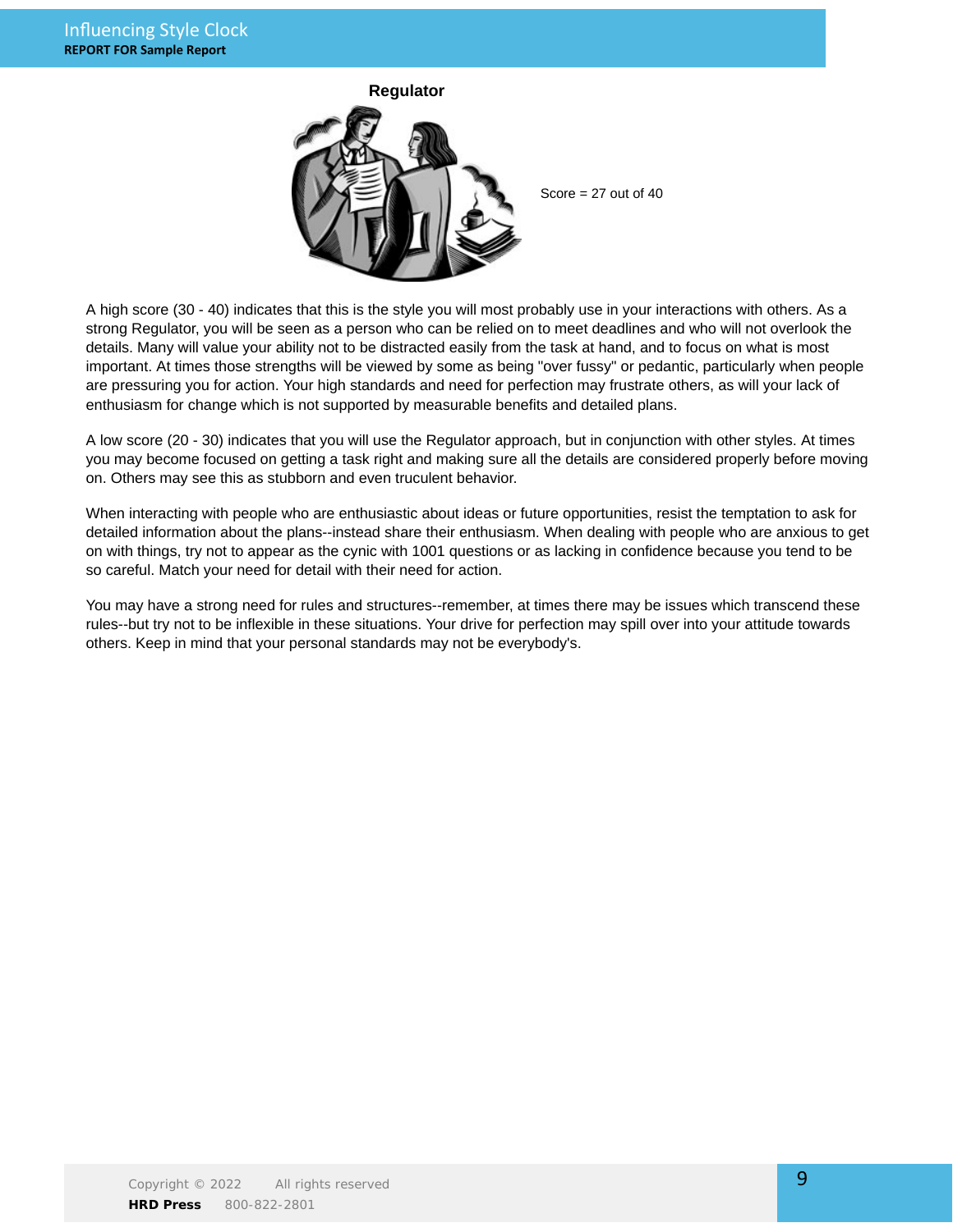### **Harmonizer**



Score  $= 21$  out of  $40$ 

A high score (30 - 40) indicates that this is the style you will most probably use in your interactions with others. As a strong Harmonizer, you will always have time to listen to others (even when you can't spare the time!). You will empathize easily with others and will be viewed as someone to be trusted with personal issues. These strengths may at times be perceived as being too focused on the "soft" issues. Your need for everyone to be comfortable with decisions may frustrate others, while a tendency to take issues personally could also lead to frustration.

A low score (20 - 30) indicates that you will use the Harmonizer approach, but in conjunction with other styles. At times you may move into action only after you feel comfortable with an issue or the direction you have taken. In this mode it will be difficult for others to dissuade you from your path once your mind is made up. At other times you may operate in the world of ideas, engrossing yourself in new information, oblivious to timelines and even solid reasons for doing what you are doing.

Remember, your strengths lie in the ability to empathize with others--understanding their feelings. Beware of slipping into sympathy (actually feeling what they feel); this can be self defeating. Try not to extend yourself, but rather get people to help themselves. When you make decisions based on your own values, develop objective criteria to support your decisions. Develop strategies for managing your interactions with others, otherwise there will be no time for that other important person--you!

If you always have a minute for everyone else, there will be times when you are not in the necessary mental framework for helping. At these times, make another time to go through the motions. When discussing issues which become emotional for you, articulate your feelings rather than hiding them. Keep in mind that because you believe something is right does not necessarily work for those who require practical, logical information to support your reasoning.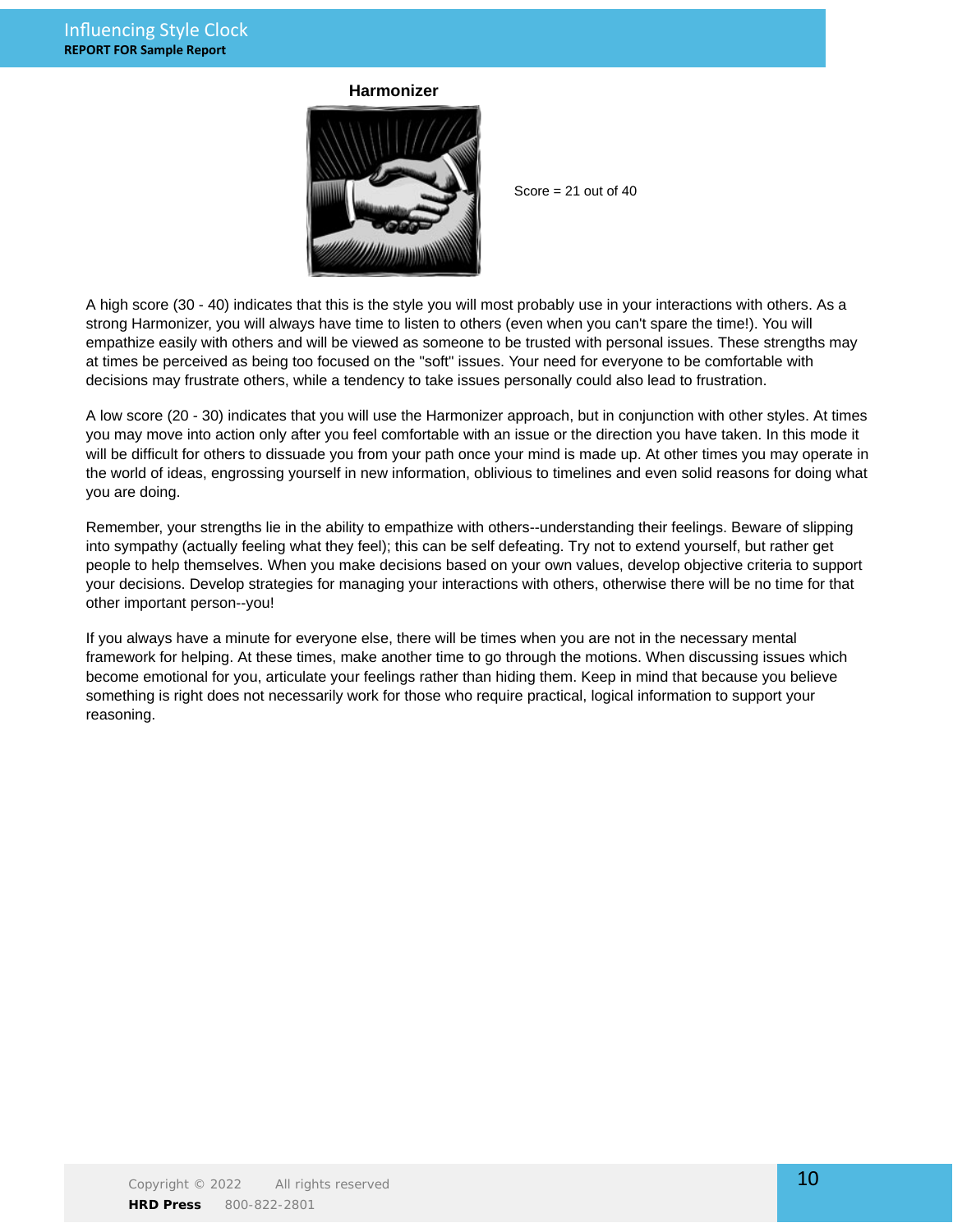# **INTERPRETING YOUR RESULTS**

### **IF YOU HAVE 2 PRIMARY STYLES:**

If you have two styles that have equally high scores, it is likely that you use each of them with about the same frequency. This indicates that you have flexibility in the way you influence others.

### **Harmonizer and Orchestrator:**

You are someone who places importance on traditional values and, in general terms, perhaps conservative in your views. You bring a logical approach to everything you do and refuse to be rushed into things, particularly when you see it as change for change's sake.

At times you may work independently, displaying an "If you want a job done properly, do it yourself" attitude, but you also value relationships with others, and on issues of personal beliefs will be resolute in their defense.

Others may see you as independent, perhaps even a little aloof, but someone who can be relied upon in matters of principle and firmly agreed to outcomes.

### **Regulator and Harmonizer:**

You are someone who tends to be reserved in the company of others, and who is quite sensitive and sympathetic to other people's needs. You have a high need for orderliness and feel uncomfortable when your routine is broken. You will often do things to keep the peace rather than to face conflict. At times you will become engrossed in the detail of what you are doing, and may not be aware of issues outside your direct field of focus. You generally like to work with others, but prefer quieter roles where you are not the center of attraction.

Others may see you as loyal and dependable--someone who can stick to the task without distraction. Only those close to you will ever get to know the real you.

### **Visioner and Orchestrator:**

You are someone who is results oriented, and who equally enjoys and needs the excitement of new ideas and the recognition that often comes with them. At times you may be focused on results and display some impatience with those that don't have the same drive. On other occasions you may be more inclined to quietly listen and be persuaded by others.

Others may see you as a person who is exciting and fun to be with, a person with considerable drive, and an interest in people's needs and aspirations.

### **Visioner and Regulator:**

You are someone who usually enjoys the world of ideas and concepts, and the excitement of fresh challenges. You also enjoy taking a pragmatic approach in turning broad ideas into real results. At times, you may influence others with your persuasive ideas and "big picture" view, but move quickly into the practicalities of getting things done and completing the necessary details.

Others may see you as a person who turns ideas into reality--practically and quickly. Your drive may, at times, be viewed as lacking in tolerance for those who need more time to think things through, and to spend time organizing themselves properly.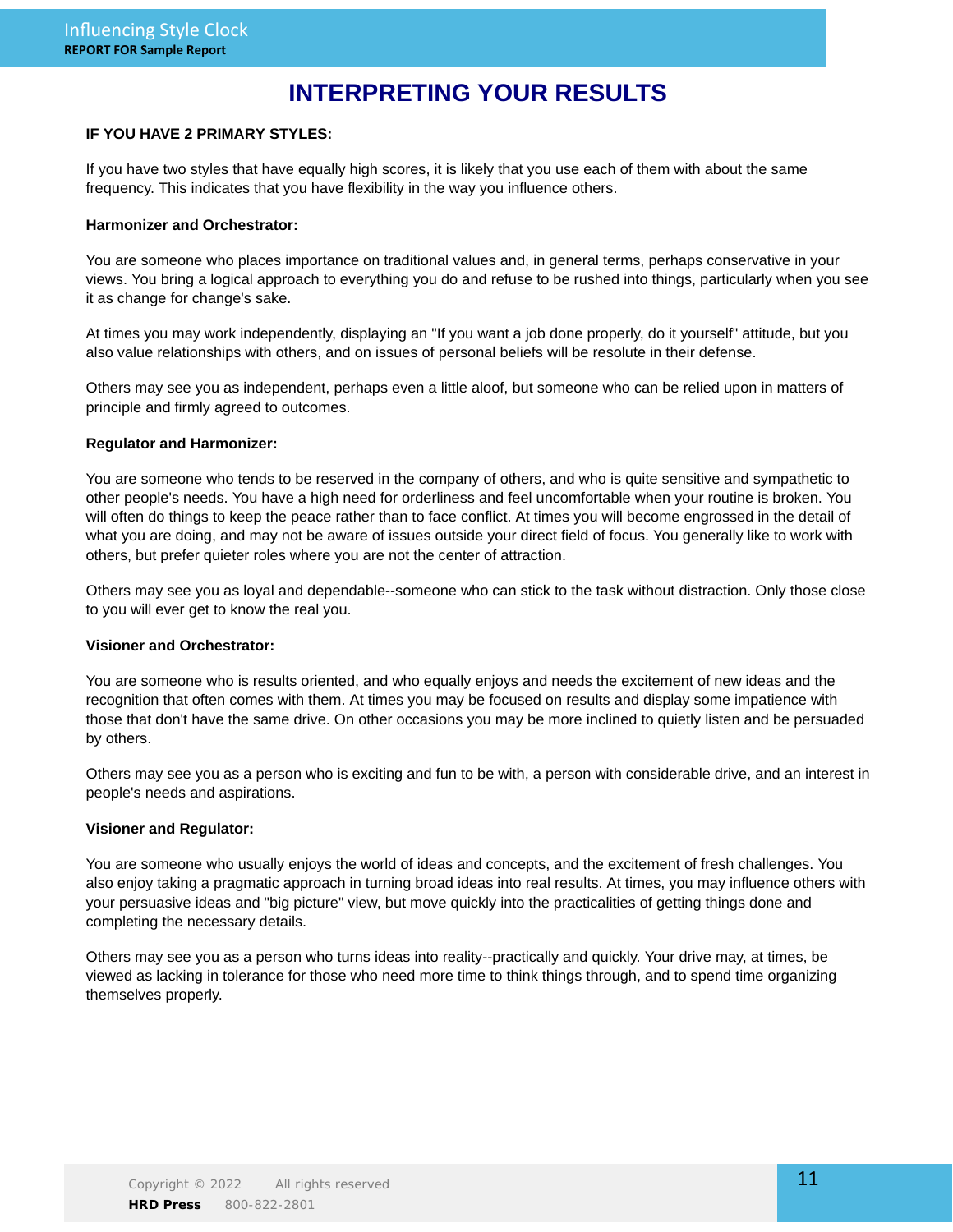### **Visioner and Harmonizer:**

You are someone who places a high regard on loyalty and personal values. Your creativity and liking for interesting ideas is matched with a caring approach to and interest in people. At times you will be the "voice of the people" while, at the same time, you may avoid argument and confrontation when conflict arrives.

Others may see you as a warm, honest, and creative person who is more concerned with the needs of others than meeting your own personal needs.

### **Orchestrator and Regulator:**

You are someone who brings an organized and well structured approach to almost everything you do. You generally value self discipline in others, and may be less than sympathetic to those who do not exhibit those same traits. At times, your strong focus on producing results while accepting only the highest of standards may appear detached, even "cool" with regard to people's feelings.

Others may see you as someone who does not get flustered under pressure. This means you are also often seen as someone who will deliver results, and will not usually take issues personally.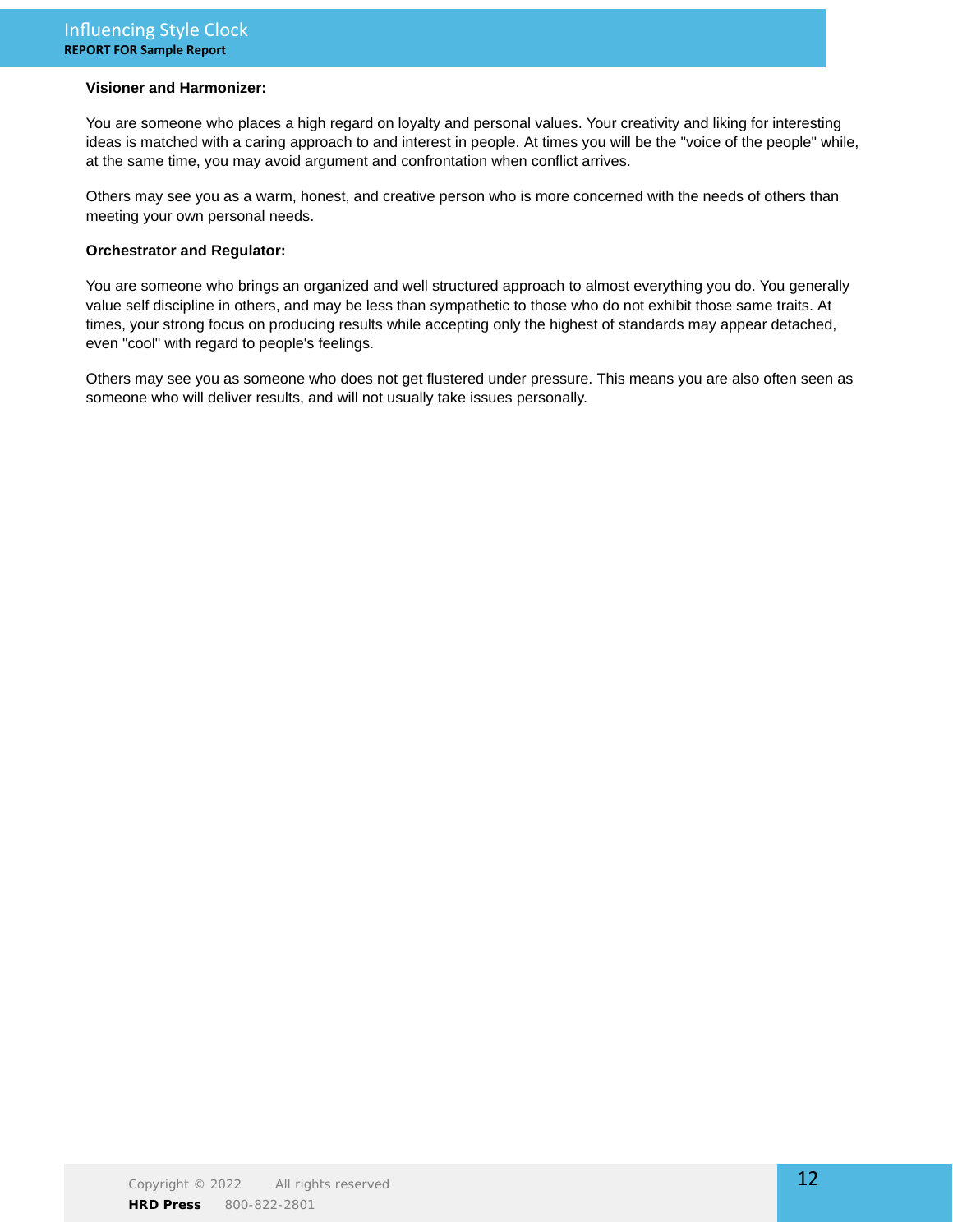# **WHEN STYLES ARE IN OPPOSITION TO EACH OTHER:**

In some instances the two highest scored styles may be in opposition to one another. This situation is likely to create a great deal of tension and personal conflict. For example, Orchestrator and Harmonizer, or Visioner and Regulator.

### **IF YOUR RESULTS ARE THE SAME ON ALL FOUR STYLES:**

If your scores on all four styles are within three points of each other you are able to use the strengths of each of the four styles. People who have a fairly even balance over the four styles should generally find it easier to switch to an influencing style that is needed or appropriate at the time. However, your impact as an influencer may be diffused because you have no natural preference for using one type of influencing style. Others may find it hard to read and understand you because you do not demonstrate one dominant style.

If your scores are similar on all four influencing styles you may:

- Have used a "5" rating on most items
- Not have seriously considered the effect you have on others when your behavior is inconsistent or unpredictable
- Not have answered carefully or candidly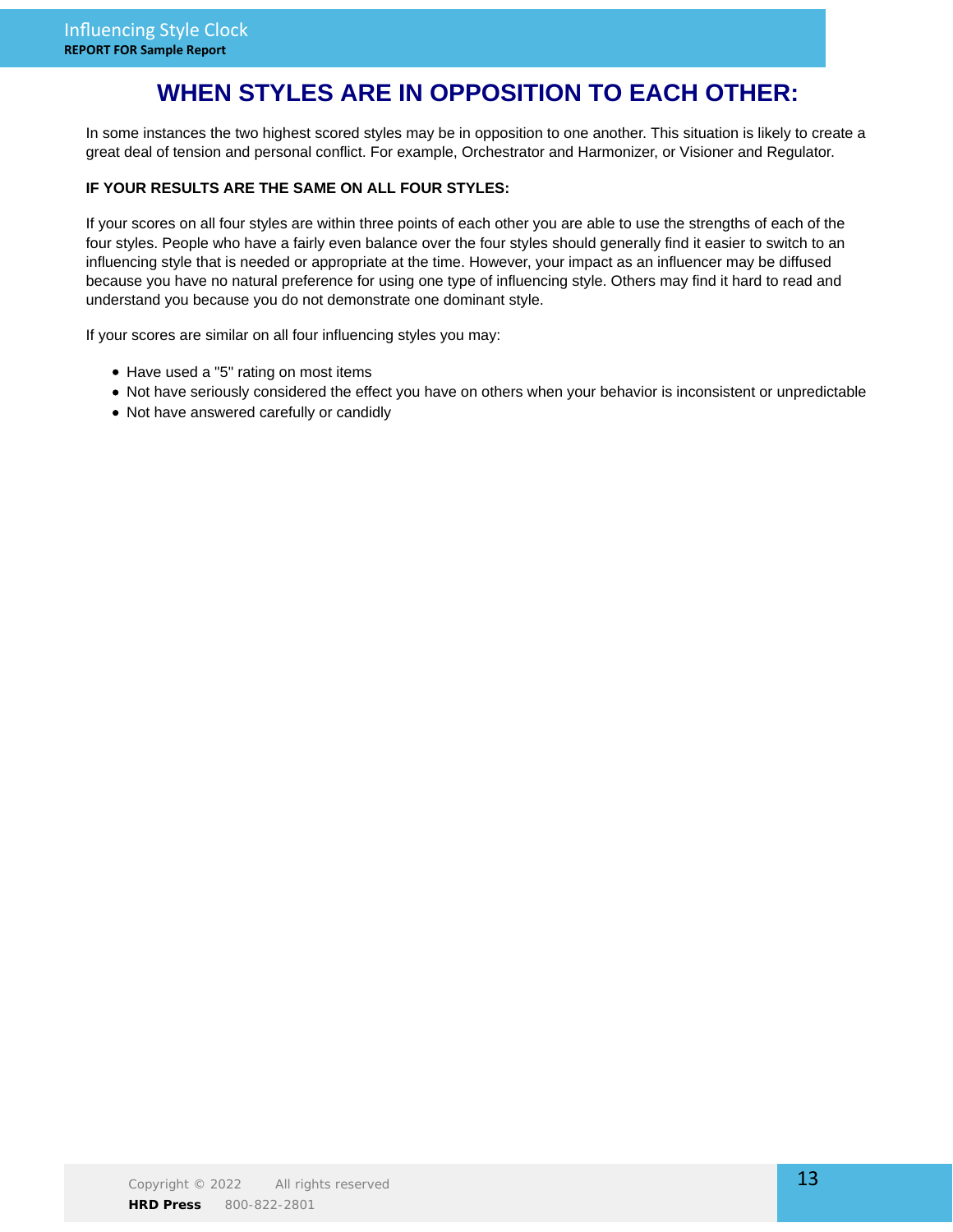# **The Nature of Influencing**

Now that you have some detailed information about your own personal influencing style, we now need to look at the general theory about influencing.

Many people never consciously consider the subject of influence at all. Whether we are particularly social or not, people are fundamentally social beings. This basically means that we are likely to have risen to the top of the animal chain because of our capacity to not only think, but to communicate and build relationships with one another. These relationships may be as simple as friendship or marriage, or as complex as a society or work organization holding thousands of people together to pursue a common set of goals or aspirations. Ultimately, the glue in this building of relationships is influence.

If influence is essentially about the way in which people try to shape each others' behavior, the process has to be concerned with two key factors:

- 1. The inner driving needs or wants of people
- 2. The inner fears or concerns of people

The first of these factors is "aspirational", or linked to what we want for ourselves and those that we favor in terms of goals and objectives. People will, therefore, seek to exert positive influence to achieve their goals or easily accept the influence of others where this is consistent with these goals.

The second of these factors is "protective", or linked to what we seek to avoid or minimize for ourselves and those that we favor. People will, therefore, seek to exert negative influence to avoid an outcome they do not want or to resist the influence of others where it is likely to lead to those unwanted outcomes.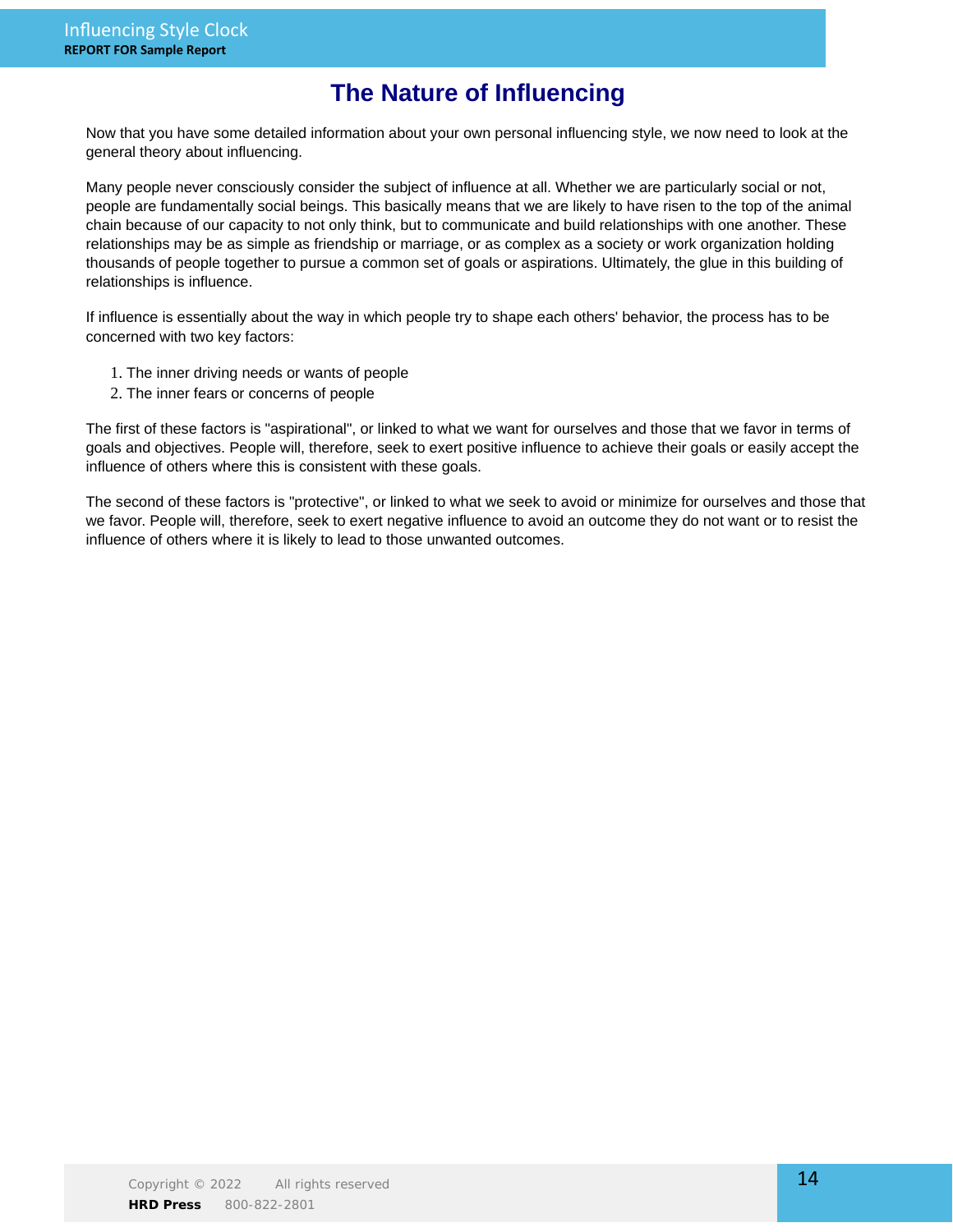# **Types of Influencing Styles**

### **-- AGGRESSIVE DRIVING STYLE:**

This behavioral style likes to use fast pace and force to achieve outcomes. As such, the individual will often be comfortable in bargaining to achieve success without needing to reflect or think quietly, and may deploy subtle or not so subtle bribing techniques e.g.:

**"I don't think you really have a choice--of course, your colleagues will be grateful if you decide to agree to my plan."**

### **-- PASSIVE PULLING STYLE:**

This behavioral style likes to use a slower and quieter approach to achieve an outcome. Non-coercive tactics such as seeking to motivate, enthuse, and involve the other person will be paramount, as will the use of careful listening techniques e.g.:

**"From what you are saying, I would be even more convinced that we could achieve really exciting results if we tried this approach."**

### **-- ANALYTICAL OR TASK STYLE:**

This behavioral style likes to use evidence, experience, and facts and figures to achieve a logical outcome. As such, the individual is interested in building an understanding of the other person and achieving some degree of personal and emotional empathy as a priority e.g.:

**"You have raised some important practical points that I have already assessed. On balance, the evidence overwhelmingly suggests that this is the best way to go. Can I show you why?"**

### **-- EMOTIONAL OR PEOPLE STYLE:**

This behavioral style likes to put relationships before anything else (including the task, the goal, facts, ideas, etc.). As such, the individual is keen to build an understanding of the other person and achieve some degree of personal and emotional empathy as a priority e.g.:

**"I know you would feel as upset as I would if we excluded the group just to achieve a short term result. Could we get the other's input to make sure that everybody is involved in making this decision?"**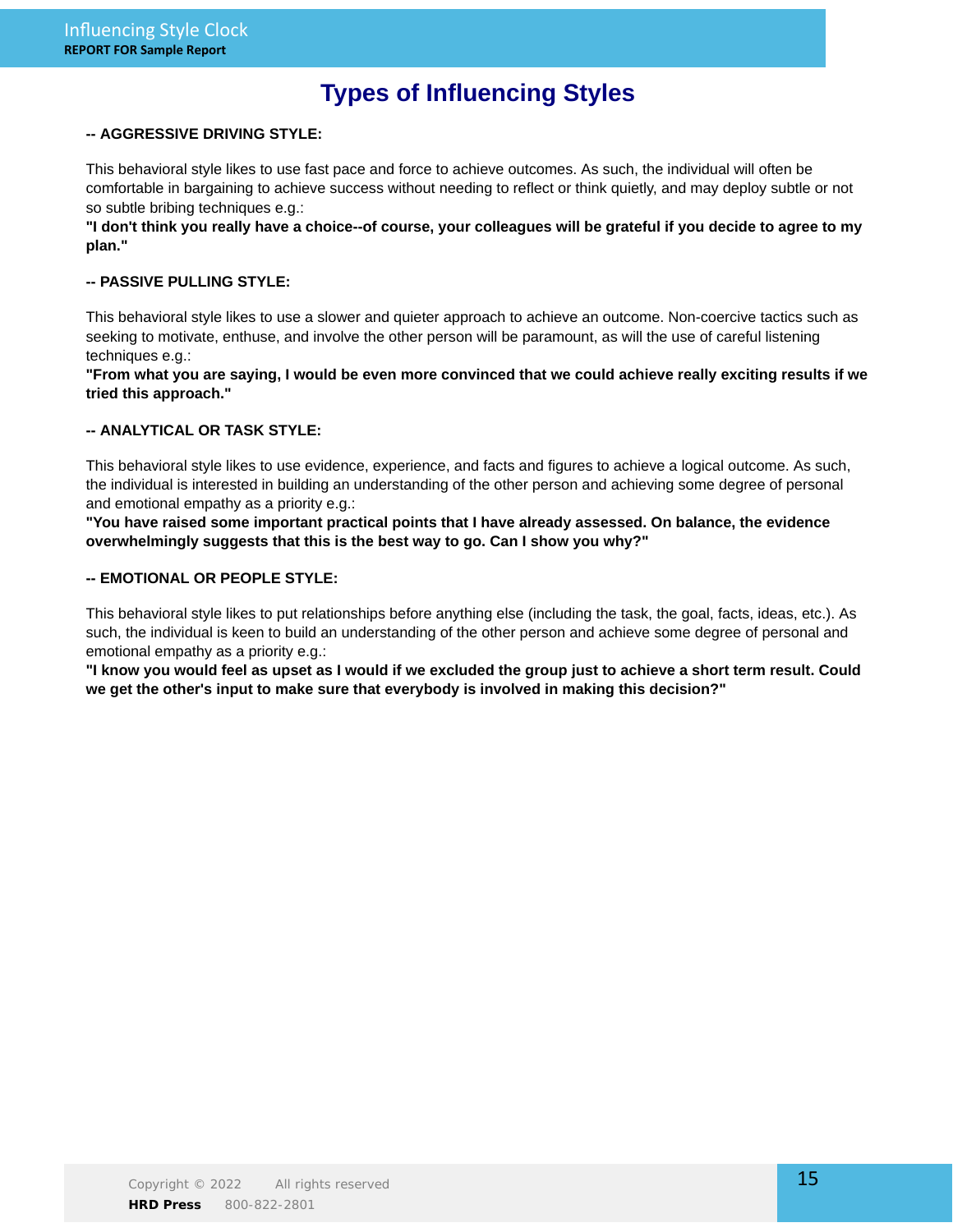# **The "Push" and "Pull" Styles of Influencing**

### **THE PUSH STYLES OF INFLUENCING:**

If we have successfully analyzed types of influence power and style, and appreciate that influence is exerted in different ways, a key task is to learn which styles of influence can be used and in what way. We can now fill these styles in to a grid matrix. These can be broadly viewed as "Push" and "Pull" styles of influence.

First let's look at the Push styles:

### **SELLING:**

Selling style influence involves literally selling the goal or outcome by describing it in the most positive and glowing terms. This can be done ethically by describing real benefits and advantages, or unethically by distorting the information about the goal to achieve a result on any terms. The selling style needs a strong sense of trust, and runs the constant risk of the other party feeling manipulated.

### **COERCIVE:**

Coercive style influence implies making threats, suggesting potential punishment, or offering bribes and incentives to adopt a particular behavior or course of action. Coercion naturally entails the power of one party over the other and, therefore, can only be used in short term circumstances if resentment and distrust is to be avoided.

### **ASSERTIVE:**

Assertive style influence implies simple repetition of ideas or goals accompanied by supportive non-verbal expressions. It also entails some limited acceptance of the other party's viewpoint. An assertive style can create willing compliance rather than commitment.

### **RATIONAL/LOGICAL:**

Rational/logical influence entails reasoned argument explained in step-by-step, non-emotional language. This Push style is best deployed when time is available, and where conflict of interest issues are not being dealt with. It should be remembered that logical analysis is not a primary preference for the majority of people. All of the above styles are Push styles because they are typically exerted proactively--that is, they are usually presented without invitation by the other party, with the aim of seizing the conversation initiative.

### **THE PULL STYLES OF INFLUENCING:**

Unlike Push styles of influence, Pull styles seek to draw out the issues at a slower, gentler pace and to deploy a style that calmly suggests that a goal or outcome is in the best interests of both parties. Let's look at each of these in turn:

### **EXPERT:**

Expert style influence implies providing some special or expert information to the other party. The other party must see the information as relevant in order to learn from it and, therefore, be influenced. Because expert status is based on a claim to superior knowledge, high credibility must be present.

### **EDUCATIVE:**

Like expert style, educative style influence also implies the provision of information, but in this case it is likely to be information on what might be unknown to the other party, rather than presented as superior knowledge. "Did you know that?" type of information is presented as part of the influence case. In using this style the information needs to be relevant and reliable.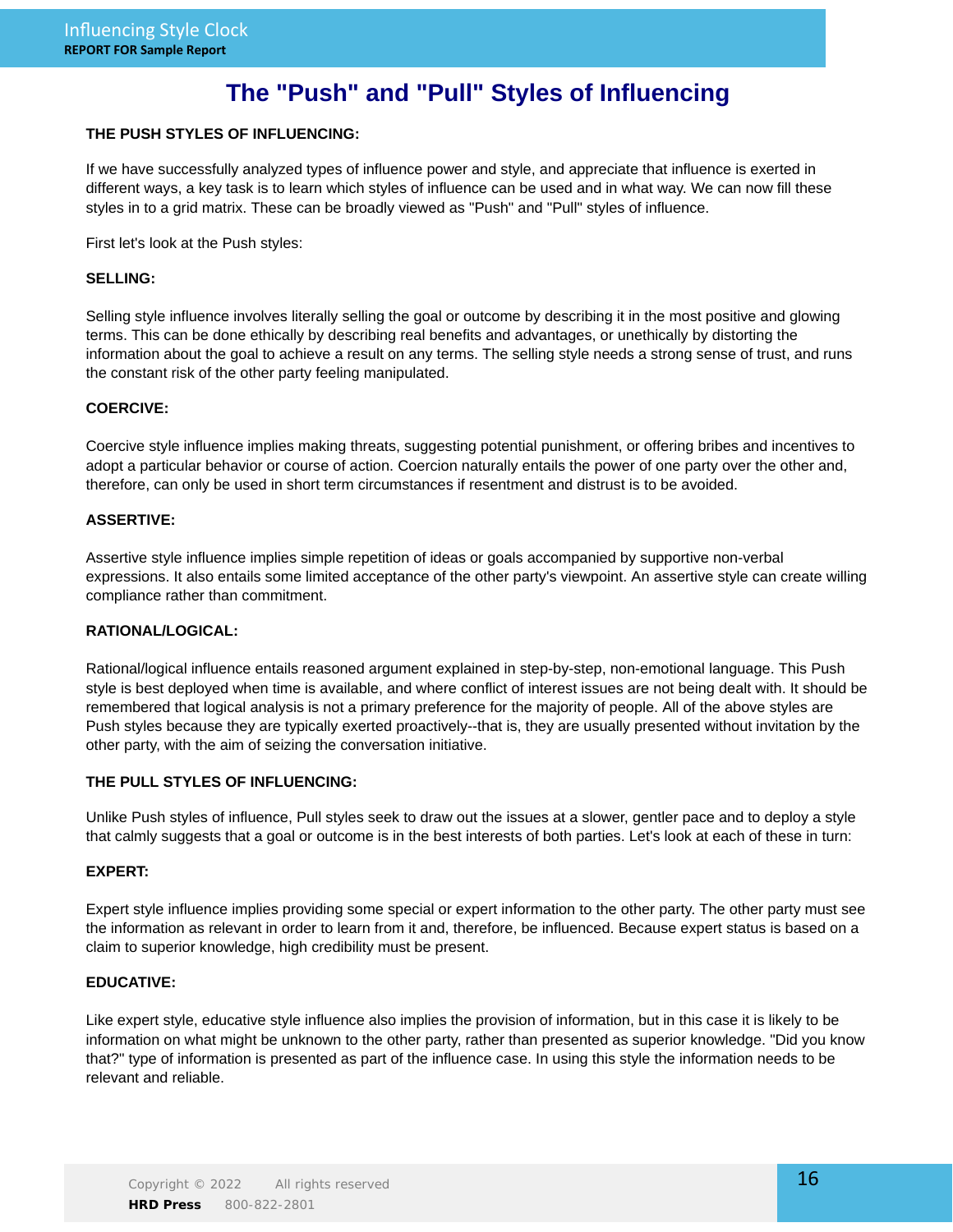### **EMOTIVE:**

An emotive influence style is people or relationship centered. This style seeks to primarily appeal to the other parties' feeling or values. This style can often work on feelings of guilt by pointing out that a contrary opinion may be causing some concern or constraint from the other party. The emotive style is often most expressive through body language rather than words.

### **INVOLVEMENT:**

Involvement influence style creates a shared identity, or a "common feeling". This usually means steering the conversation towards creating common goals and commonly accepted solutions. This style entails considerable listening and paraphrasing, and utilizes positive and encouraging language as much as possible. All or several of the Push and Pull styles can be exerted or deployed in one conversation. However, individuals generally feel that only one or two styles are most successful for them or suit their temperament the most. As such, these one or two styles are likely to dominate.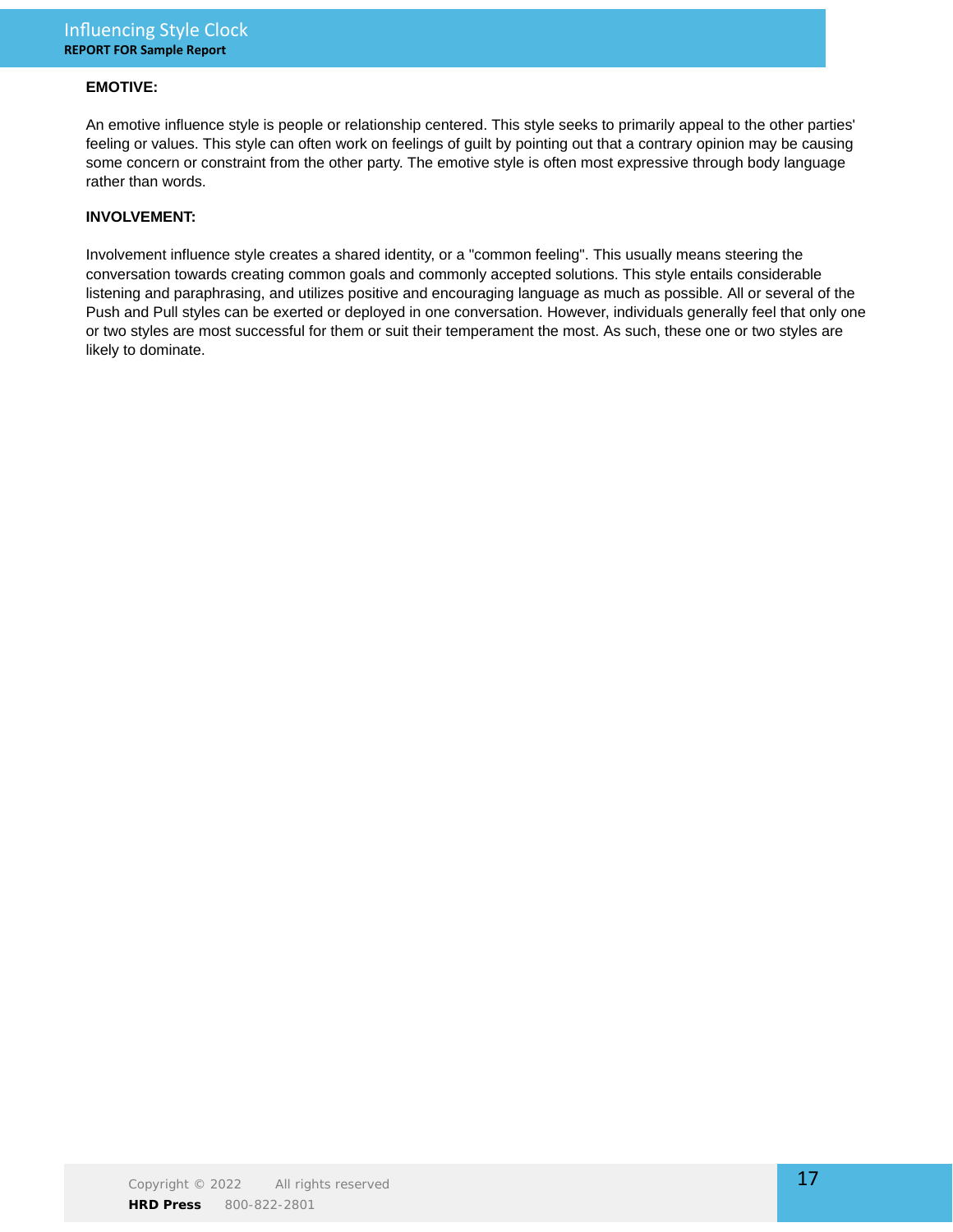# **YOUR INDIVIDUAL SCORE**

Once you have reviewed your individual score, and read some of the general information about the subject of influencing others carefully and accurately, you should be in a position to:

- 1. Review the balance of styles that you draw upon when you engage in communication (at the moment).
- 2. Compare styles with the effective influence profile (diamond shape).
- Determine whether you should look to adjust your style, or to practice making more use of styles other than your 3. current primary style to achieve better future results.

There are no right or wrong answers in influencing. This is partly because every situation is highly individualistic. As such, every person needs to try to use the style that is both comfortable for them, and is likely to work in the particular situation. After all, influencing someone that you may have known for a long time as a friend is likely to be quite different than the sort of influencing style you might need when you want to stand up to someone who has been rude to you in a shop.

In the final analysis, the essential value in any measurement instrument is in the extent to which it provides a useful indicator of your personal way of operating. This should, ideally, be helpful in a way that individuals can reflect upon and judge whether any adjustments or changes are necessary or desirable.

By completing this profile, your scores should provide a useful basis for such a review to take place. To extend this further, you may want to ask two or three of your colleagues to complete the profile. Averaging their scores and plotting them on the grid can create an interesting comparison between your own perceived personal style and the style that others perceive you to practice.

Whatever your scores, and whether they are yours alone or enhanced by the views of others, you may want to develop your skills in styles other than the one in which you are already strongest (your primary style). Consequently, on the next page you will find a number of broad suggestions that you might like to think about in each category. The final pages provide some summary information about each of the four influencing styles and their general characteristics.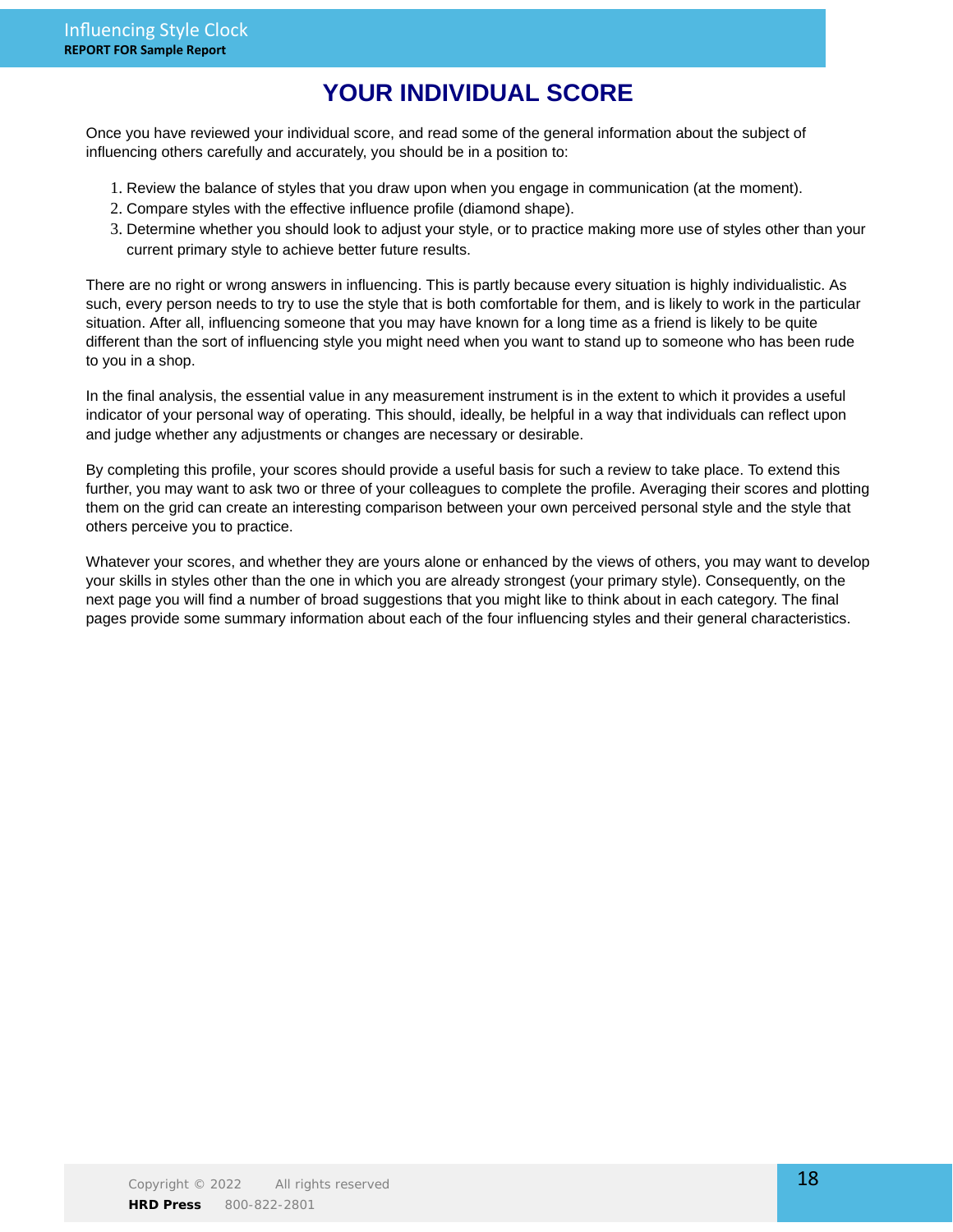# **DEVELOPING YOUR INFLUENCING SKILLS**

| <b>ORCHESTRATOR</b>                                                                                                       | <b>VISIONER</b>                                                                                                               |
|---------------------------------------------------------------------------------------------------------------------------|-------------------------------------------------------------------------------------------------------------------------------|
| Positive ways to use this style:                                                                                          | Positive ways to use this style:                                                                                              |
| 1. Make your points more directly in<br>a louder, more confident voice.                                                   | 1. Develop your attentive listening<br>skills.                                                                                |
| 2. State your rights strongly to<br>others.                                                                               | 2. Find ways to empathize with the<br>other person or persons; "put<br>yourself in their shoes".                              |
|                                                                                                                           | 3. Confidently, clearly, and firmly<br>state your own needs and<br>expectations to others.                                    |
|                                                                                                                           | 4. Aim to be flexible, adapt your<br>position to protect your own rights,<br>and avoid infringing on the rights of<br>others. |
|                                                                                                                           | 5. Look for opportunities to find<br>approaches that represent a good<br>outcome for both parties.                            |
| <b>REGULATOR</b>                                                                                                          | <b>HARMONIZER</b>                                                                                                             |
| Positive ways to use this style:                                                                                          | Positive ways to use this style:                                                                                              |
| 1. Aim to quietly look for the<br>underlying reasons or motivations<br>for the points made by the others as<br>they talk. | 1. Try to play the role of calm and<br>friendly offerer of ideas and<br>suggestions.                                          |
| 2. Learn to watch and interpret body<br>language more often.                                                              | 2. Bring people into conversations<br>through small talk more often.<br><b>3.</b> Find out more about other                   |
| 3. Use constructive silence to help<br>you to reflect more often in<br>conversations.                                     | people's needs and aspirations, and<br>focus on those that match your own.                                                    |
|                                                                                                                           | 4. Look to explain your points<br>carefully and in a gentle and<br>assured way.                                               |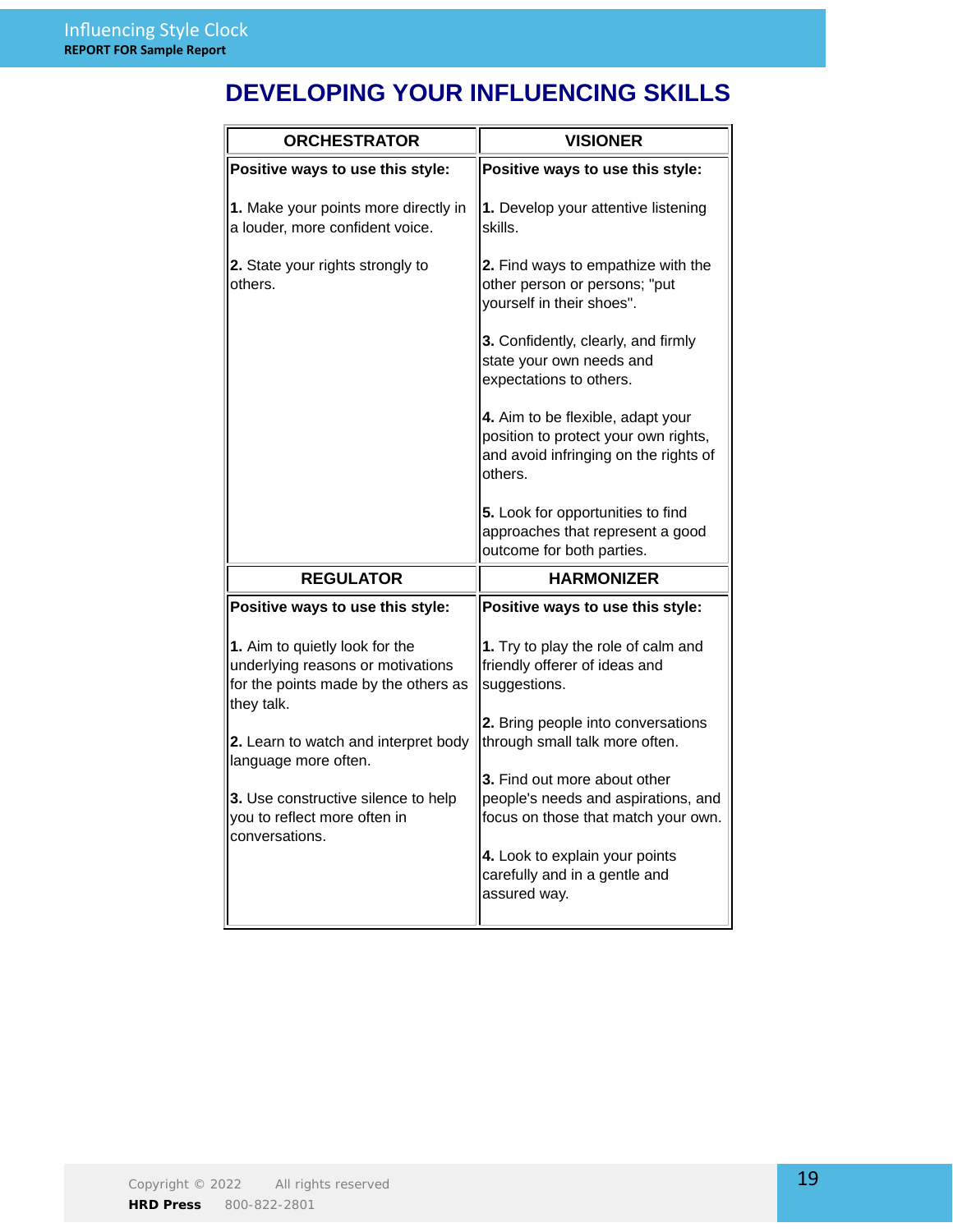# **Behavioral Dimensions for the Influence Style Clock**

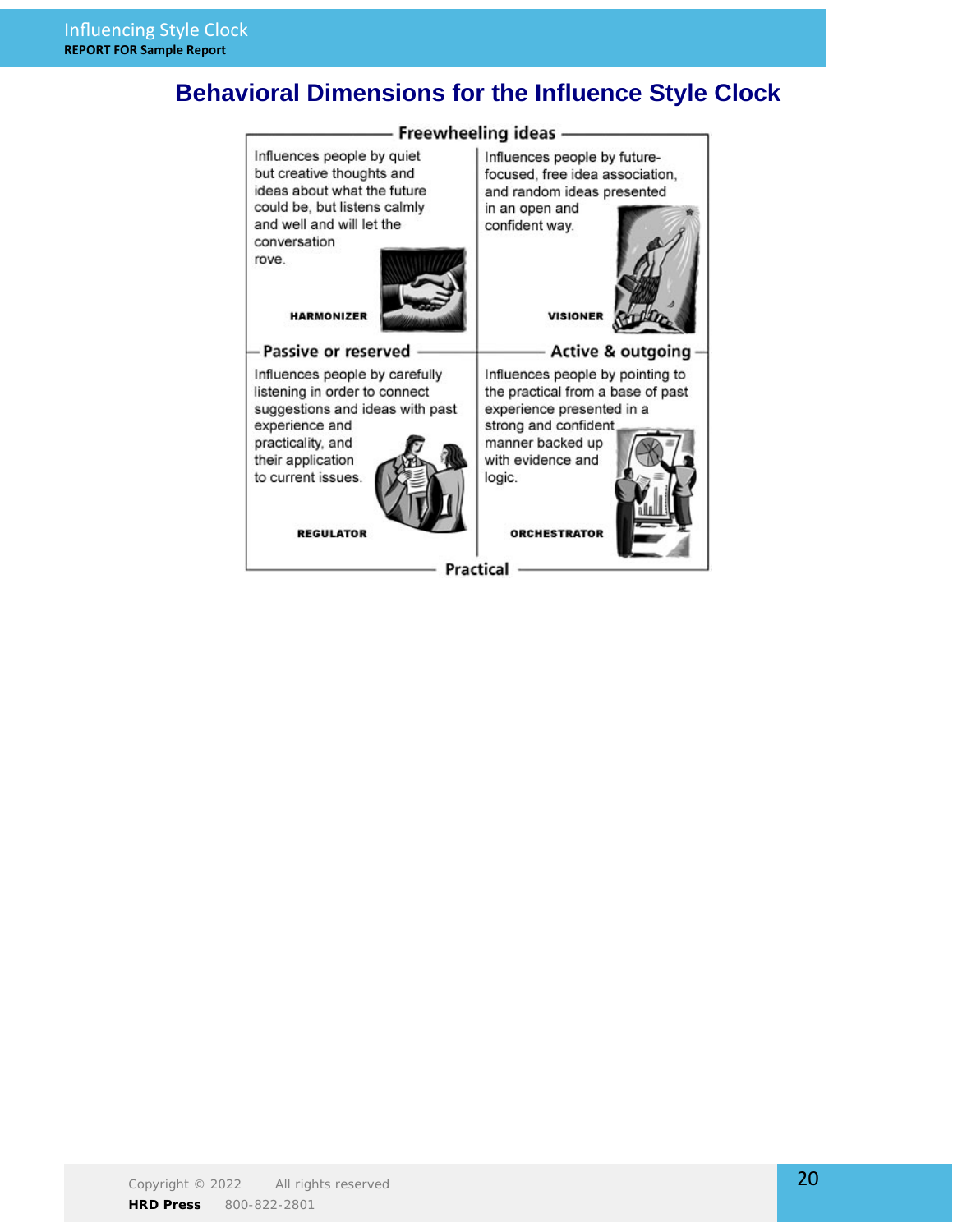# **Influencing Types Summary**

| <b>INFLUENCING STYLE</b><br><b>TYPE</b> | <b>MAJOR CHARACTERISTICS</b>                                                                                                                                                                    | <b>INFLUENCING BEHAVIOR</b>                                                                                                                                                                         |  |
|-----------------------------------------|-------------------------------------------------------------------------------------------------------------------------------------------------------------------------------------------------|-----------------------------------------------------------------------------------------------------------------------------------------------------------------------------------------------------|--|
| Harmonizer                              | 1. Helpful, tolerant<br>2. Open and flexible<br>3. A quiet collector of information<br>4. Warm towards people<br>5. Likes to be imaginative and<br>creative<br>6. Likes researching/finding out | • Not overly assertive<br>• Tends not to be time sensitive%%<br>• Tends to interpret what they hear<br>personally<br>• May see some deadlines as<br>unimportant<br>• Likes to bring people together |  |
| Visioner                                | 1. Developer and investigator of<br>ideas<br>2. Seller and promoter<br>3. Likes varied tasks<br>4. Quickly bored<br>5. Outgoing and future-focused<br>6. Likes to experiment                    | • Has high creative energy<br>• Likes to be resourceful<br>• Effective in a range of communication<br>styles<br>• Independently minded<br>• Likes to come up with good ideas                        |  |
| Orchestrator                            | 1. Quick decision maker<br>2. Likes to organize and arrange<br>3. Results oriented<br>4. Analytically minded<br>5. Practical and down to earth<br>6. Likes planning ahead                       | • Often exerts pressure<br>• Likes to make things happen<br>• May overlook the feelings of others<br>• Can be very time conscious<br>• Likes to achieve the task                                    |  |
| Regulator                               | 1. Good eye for detail<br>2. Strong on control and standards<br>3. Conservative<br>4. Strongly purposeful<br>5. Likes to complete things fully<br>6. Delivery-focused                           | • Tends to be quiet and reflective<br>• Can be meticulous<br>• Concentrates well<br>• Prefers order and system<br>• Likes to follow through                                                         |  |